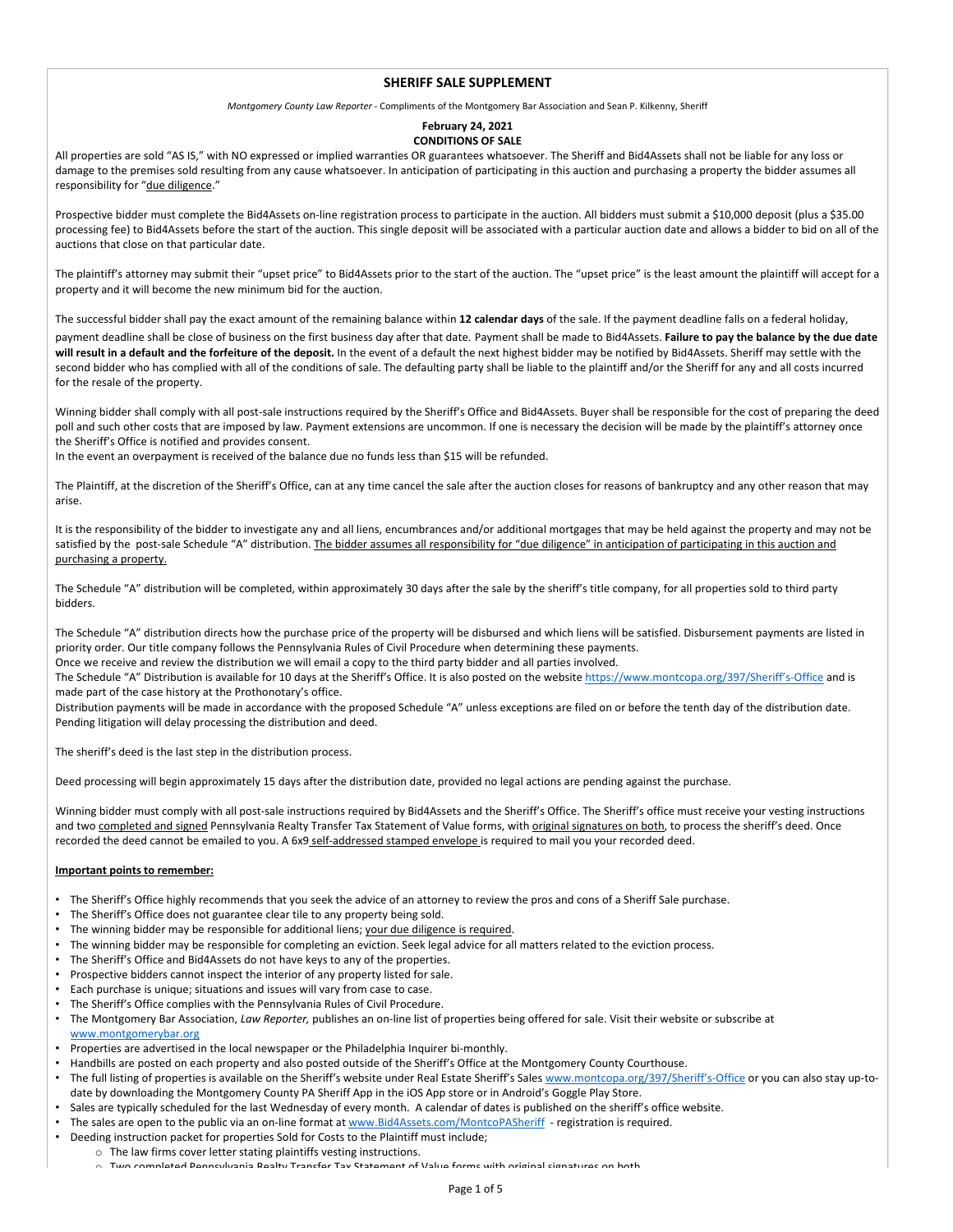- o Two completed Pennsylvania Realty Transfer Tax Statement or Value forms with original signatures on both.
- o One copy of the complete mortgage and assignment of mortgage; both should include the official county cover page or the commissioner's registry stamp.
- o A 6x9 self‐addressed stamped envelope for the return of the recorded deed.
- o Open invoices must be paid prior to the recording of the deed.
- o Case refunds will be mailed with the cost sheet after the deed has been recorded.

If you wish to participate in the auction and do not have access to a computer one is available for public use at the front counter of the sheriff's office. However, the Bid4Assets website can be accessed on mobile devices and tablets. An "offline" bid packet can be obtained by contacting Bid4Assets.

| Sale No. | WritNumber | Locality                | Name                                                                           | <b>Debt</b>                                                                                             | ParcelNumber                                        |
|----------|------------|-------------------------|--------------------------------------------------------------------------------|---------------------------------------------------------------------------------------------------------|-----------------------------------------------------|
| 1        | 2006-12254 | Norristown              | Grimm Brothers Realty Company                                                  | \$8,551.42                                                                                              | 13-00-07748-00-6                                    |
| 2        | 2006-12259 | Norristown              | <b>Grimm Brothers Realty Company</b>                                           | \$21,148.93                                                                                             | 13-00-08228-00-3                                    |
| 3        | 2006-12262 | Norristown              | <b>Grimm Brothers Realty Company</b>                                           | \$12,393.79                                                                                             | 13-00-36448-00-7                                    |
| 4        | 2006-12265 | Norristown              | Grimm Brothers Realty Company                                                  | \$11,910.82                                                                                             | 13-00-36456-00-8                                    |
| 5        | 2010-35559 | Abington                | McNamara, Karen J. and Kevin                                                   | \$659,561.73                                                                                            | 30-00-71860-00-2                                    |
| 6        | 2011-18124 | Cheltenham              | Waridi, Zenobia and the United States of America                               | \$97,856.54                                                                                             | 31-00-23005-00-4                                    |
| 7        | 2012-09570 | Bridgeport              | Zielinski, Michael F. and Danielle; The USA c/o Eastern<br>Dist. of PA         | \$275,511.65                                                                                            | 02-00-05700-00-4                                    |
| 8        | 2012-19853 | <b>Upper Dublin</b>     | Green, Jacqueline                                                              | \$4,222.22                                                                                              | 54-00-07240-00-5                                    |
| 9        | 2012-23521 | Lower Pottsgrove        | Leck, Michael J. and Geri L.                                                   | \$21,059.08                                                                                             | 42-00-04321-00-2                                    |
| 10       | 2013-01849 | Pottstown               | Reichert, Stephen J. and Deborah A.                                            | \$2,714.33                                                                                              | 16-00-29244-00-8                                    |
| 11       | 2013-01952 | Pottstown               | Christie, Joseph B. and Kathleen M.                                            | \$9,067.25                                                                                              | 16-00-29380-00-7                                    |
| 12       | 2013-04430 | Worcester               | Skalecki, Michael A. and Terri L.                                              | \$977,932.59                                                                                            | 67-00-00445-00-1                                    |
| 13       | 2013-05620 | <b>Upper Merion</b>     | Alexakl, Scott M. and Scott                                                    | \$1,000,418.07<br>(plus costs)                                                                          | 58-00-19471-62-2                                    |
| 14       | 2013-10236 | Abington                | Williams, Sheila                                                               | \$323,749.33                                                                                            | 30-00-70112-00-4                                    |
| 15       | 2013-12274 | Lower Providence        | Anderson, Jin and Christopher                                                  | \$611,086.94                                                                                            | 43-00-04065-18-5                                    |
| 16       | 2013-21738 | <b>West Norriton</b>    | Stayton, Elisabete                                                             | \$253,613.51                                                                                            | 63-00-09446-07-6                                    |
| 17       | 2013-28484 | <b>Upper Providence</b> | Bertino, Carolyn L.                                                            | \$1,422,639.13                                                                                          | 61-00-03370-07-3                                    |
| 18       | 2013-29473 | Lower Salford           | Henderson, David and Cecial Nicole                                             | \$577,813.90                                                                                            | 50-00-00428-06-2                                    |
| 19       | 2013-35851 | Lower Merion            | Peta, Frank J. Jr. and Anna Marie                                              | \$111,988.40<br>plus interest and costs                                                                 | 40-00-33872-00-9                                    |
| 20       | 2014-08912 | Lower Providence        | Mulhern, Tina M.                                                               | \$211,107.06                                                                                            | 43-00-15961-00-7                                    |
| 21       | 2014-10357 | Limerick                | Siles, Paul R. and Sharon R., et al.                                           | \$475,914.17                                                                                            | 37-00-00095-49-8                                    |
| 22       | 2014-12147 | Whitpain                | Knox, Frances Page                                                             | \$77,213.43                                                                                             | 66-00-06406-96-2                                    |
| 23       | 2014-19585 | Towamencin              | Wood, Kevin and Kelly                                                          | \$66,379.22<br>plus accumulated post<br>judgment interest at<br>\$10.91 per day from<br>August 24, 2017 | 53-00-03100-00-6                                    |
| 24       | 2014-24970 | <b>Upper Providence</b> | Fazio, Robert Bruce and Upper Indian Head Road<br>Development, LLC, Real Owner | \$1,232,735.72                                                                                          | 61-00-02653-01-3                                    |
| 25       | 2014-29707 | Horsham                 | Eble, Mark P. and Michele A.                                                   | \$379,631.30                                                                                            | 36-00-11272-00-5                                    |
| 26       | 2015-09609 | <b>Upper Moreland</b>   | Kerr, John                                                                     | \$307,256.21                                                                                            | 59-00-00485-14-9                                    |
| 27       | 2015-10632 | Lower Frederick         | Dellose, Tina and Domeonic, et al.                                             | \$980,693.27                                                                                            | 38-00-02458-00-6                                    |
| 28       | 2015-12866 | Lower Providence        | Chung, Julia I. and Joshua I.                                                  | \$189,193.43                                                                                            | 43-00-00954-09-2                                    |
| 29       | 2015-20342 | Upper Pottsgrove        | Kauffman, Robert W.                                                            | \$2,562.76                                                                                              | 60-00-00646-00-5                                    |
| 30       | 2015-20887 | Skippack                | Nolan IV, John J. and Gwen L.                                                  | \$4,003.51                                                                                              | 51-00-03888-00-3                                    |
| 31       | 2015-22076 | Norristown              | Harrison, Pearl R.                                                             | \$154,336.43                                                                                            | 13-00-01684-00-4                                    |
| 32       | 2015-23571 | Lower Merion            | Kovolski, William B. and Kathleen C.                                           | \$571,832.07                                                                                            | 40-00-09460-00-4                                    |
| 33       | 2015-24291 | <b>Upper Dublin</b>     | Deragon, Marc A. and Kerrie H.                                                 | \$490,799.10                                                                                            | 54-00-16483-00-5                                    |
| 34       | 2015-25424 | Lower Salford           | Owens, Susan A.                                                                | \$190,943.62                                                                                            | 50-00-01159-00-6                                    |
| 35       | 2015-30745 | Lower Merion            | Blay-Miezah, Jeannine                                                          | \$239,153.35                                                                                            | 40-00-10472-00-9                                    |
| 36       | 2016-00408 | Abington                | Jackson, Andrea and David, et al.                                              | \$212,687.43                                                                                            | 30-00-04376-00-4                                    |
| 37       | 2016-00798 | Cheltenham              | Ackridge, Vernon D.                                                            | \$95,559.60                                                                                             | 31-00-13825-00-4                                    |
| 38       | 2016-04840 | Cheltenham              | 613 Sonada Associates, LLC                                                     | \$576,462.70                                                                                            | 31-00-05488-00-7 (A)<br>and<br>31-00-05491-00-4 (B) |
| 39       | 2016-08971 | East Greenville         | Mumma, Kimberly A. and Michael D.                                              | \$154,966.90                                                                                            | 06-00-01384-00-5                                    |
| 40       | 2016-09921 | Pottstown               | Ray, Donna                                                                     | \$3,168.47                                                                                              | 16-00-30028-00-7                                    |
| 41       | 2016-10707 | Pottstown               | Hudson, Dolores E.                                                             | \$2,928.33                                                                                              | 16-00-01660-00-7                                    |
| 42       | 2016-12690 | Cheltenham              | Young, Efelda M.                                                               | \$266,411.72                                                                                            | 31-00-07885-00-4                                    |
| 43       | 2016-13608 | Horsham                 | Randel, William H. and Linda M. Hell                                           | \$264,623.74                                                                                            | 36-00-04642-00-2                                    |
| 44       | 2016-13818 | Skippack                | Cassari, Jack R., Jr. and Leah                                                 | \$15,136.56                                                                                             | 51-00-01814-02-5                                    |
| 45       | 2016-14620 | Springfield             | Demkovitz, Peter H. and Laura C. and USA                                       | \$136,164.24                                                                                            | 52-00-11161-53-2                                    |
| 46       | 2016-15277 | <b>Upper Moreland</b>   | Bridges, John Lawrence                                                         | \$363,256.17                                                                                            | 59-00-18406-00-3                                    |
| 47       | 2016-15630 | <b>Upper Pottsgrove</b> | Edwards, Jamesha K.                                                            | \$1,349.01                                                                                              | 60-00-01629-26-4                                    |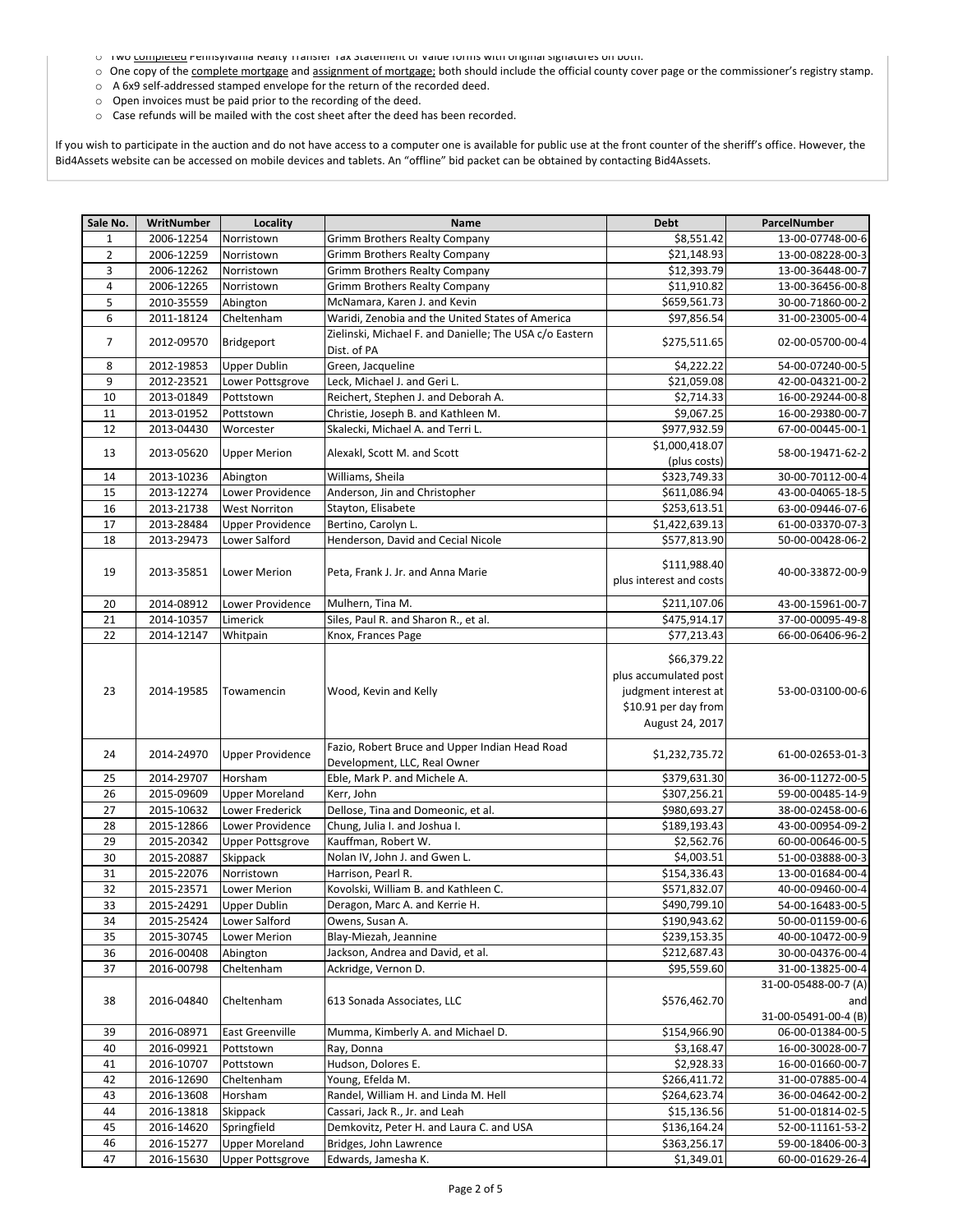| Sale No. | WritNumber | Locality                | Name                                                    | <b>Debt</b>            | ParcelNumber      |
|----------|------------|-------------------------|---------------------------------------------------------|------------------------|-------------------|
| 48       | 2016-27514 | <b>Lower Merion</b>     | Eric Jackson and Michele Jackson                        | \$432,257.26           | 40-00-04916-00-3  |
| 49       | 2017-00646 | Montgomery              | Stevens, Louis B. and Kim D.                            | \$755,921.60           | 46-00-00009-05-3  |
| 50       | 2017-02042 | Cheltenham              | Davis Jr., James R.                                     | \$542,427.43           | 31-00-23074-00-7  |
| 51       | 2017-03858 | Lower Moreland          | Vasserman, Ilya and Elena Atochina                      | \$654,063.91           | 41-00-01479-00-1  |
| 52       | 2017-09457 | <b>Upper Pottsgrove</b> | Hess, Melissa D.                                        | \$2,170.77             | 60-00-01231-00-5  |
| 53       | 2017-09471 | Souderton               | Fluck, Warren W., Karen A. Fluck and USA                | \$4,272.59             | 21-00-00908-00-7  |
|          |            |                         | Humphreys, Richard L., Richard B.,                      |                        |                   |
| 54       | 2017-14831 | Hatboro                 | Christine V., et al.                                    | \$300,126.93           | 08-00-05467-00-6  |
| 55       | 2017-15089 | Cheltenham              | Jones, Jazmin K.                                        | \$9,764.48             | 31-00-14752-00-4  |
| 56       | 2017-15172 | Cheltenham              | Kowit, Richard S., et al.                               | \$199,004.98           | 31-00-30107-00-3  |
| 57       | 2017-15303 | <b>Lower Merion</b>     | Pollitt, Anthony                                        | \$204,571.67           | 40-00-47948-00-9  |
| 58       | 2017-15326 | Towamencin              | Huey, Cheryl A., Individually and as Executrix          | \$291,916.40           | 53-00-03316-00-6  |
| 59       | 2017-15692 | West Pottsgrove         | Brennan, Thomas, et al.                                 | \$4,729.79             | 64-00-00406-00-7  |
| 60       | 2017-15950 | <b>West Norriton</b>    | Egbe, Matthew I. and Ehime J.                           | \$3,247.93             | 63-00-02263-23-9  |
| 61       | 2017-16755 | Cheltenham              | Miller, Yvonne O.                                       | \$17,809.41            | 31-00-05686-00-7  |
| 62       | 2017-17618 | Marlborough             | Peart Jr., Sidney J.                                    | \$4,906.98             | 45-00-01847-00-7  |
| 63       | 2017-19678 | Cheltenham              | Sims, Duane M., Executor (Est. Armita B. Sims)          | \$19,165.21            | 31-00-08482-00-1  |
| 64       | 2017-20323 |                         |                                                         | \$329,970.02           |                   |
|          |            | Cheltenham              | Spiller, Donald, a/k/a Donald G. Spiller                |                        | 31-00-00721-00-4  |
| 65       | 2017-20762 | Pottstown               | Covington, Samuel                                       | \$4,628.00             | 16-00-23244-00-5  |
| 66       | 2017-21168 | Abington                | White, Robert A.                                        | \$306,721.09           | 30-00-68540-00-1  |
| 67       | 2017-24262 | New Hanover             | Baumgartner, Thomas K. and Shelly L. Griffith           | \$310,495.52           | 47-00-07080-00-1  |
| 68       | 2017-24431 | <b>Upper Pottsgrove</b> | Gentile, Margaret                                       | \$1,379.02             | 60-00-01628-15-7  |
| 69       | 2017-28513 | Norristown              | Lawson, Lance and Yvonne S.                             | \$224,472.24           | 13-00-06416-00-6  |
| 70       | 2018-00772 | Norristown              | Eraho & Sterling Homes, L.L.C.                          | \$1,268.98             | 13-00-16712-00-6  |
| 71       | 2018-00829 | Norristown              | Cianciulli & Sons Investments, L.L.C.                   | \$1,368.18             | 13-00-34996-00-1  |
| 72       | 2018-00983 | Cheltenham              | Stocker, Beatrice R.                                    | \$7,426.43             | 31-00-19678-00-1  |
| 73       | 2018-02125 | Norristown              | Norris, Leon and Loretta                                | \$285,733.17           | 13-00-29184-03-5  |
| 74       | 2018-02295 | Norristown              | Haines, Bruce                                           | \$4,218.17             | 13-00-20780-00-6  |
| 75       | 2018-02844 | Abington                | Paik, Young Joo and James H.                            | \$371,339.22           | 30-00-41768-00-7  |
|          |            |                         |                                                         |                        | 58-00-17473-00-1  |
| 76       | 2018-03443 | <b>Upper Merion</b>     | Riley, Rose Marie R.                                    | \$3,948,460.38         | and               |
|          |            |                         |                                                         |                        |                   |
|          |            |                         |                                                         |                        | 58-00-17470-00-4  |
| 77       | 2018-03791 | Whitemarsh              | Forster, Scott C.                                       | \$248,053.85           | 65-00-12187-00-6  |
| 78       | 2018-04557 | Cheltenham              | Nichols, Barbara Louise                                 | \$212,784.98           | 31-00-09871-00-7  |
| 79       | 2018-06307 | Springfield             | Reese, D'Mont D.                                        | \$484,530.16           | 52-00-03526-00-4  |
|          |            |                         |                                                         |                        | 43-00-01285-00-4, |
|          |            |                         |                                                         |                        | 43-00-01279-00-1, |
| 80       | 2018-07354 | Lower Providence        | Cugno, David                                            | \$249,499.85           | 43-00-14287-00-7, |
|          |            |                         |                                                         |                        | 43-00-01282-00-7, |
|          |            |                         |                                                         |                        | 43-00-14290-00-4  |
| 81       | 2018-07902 | Abington                | Nguyen, Lisa                                            | \$150,209.25           | 30-00-35728-00-8  |
|          |            |                         |                                                         |                        |                   |
| 82       | 2018-07947 | <b>Upper Pottsgrove</b> | White, Nancy Marie and Derrick Andrew White, Sr.        | \$398,959.98           | 60-00-02039-11-5  |
| 83       | 2018-08592 | <b>Upper Merion</b>     | Laffredo, Michael                                       | \$130,464.72           | 58-00-15119-00-6  |
| 84       | 2018-08721 | Whitpain                | Kenworthy-Ward, Kelley, Executrix                       | \$377,947.39           | 66-00-00763-00-8  |
| 85       | 2018-08801 | Cheltenham              | Blue, Raymond and Veronica I.                           | \$462,979.03           | 31-00-22401-00-5  |
|          |            |                         | Culbreath-Walton, Deirdre L.                            |                        |                   |
| 86       | 2018-13180 | Norristown              |                                                         | \$141,784.85           | 13-00-01816-00-7  |
| 87       | 2018-13203 | Montgomery              | Zonies, Stuart                                          | \$142,775.18           | 46-00-00002-93-3  |
| 88       | 2018-14288 | Abington                | Whitney, Barry D. and Kim                               | \$135,284.17           | 30-00-15552-00-6  |
| 89       | 2018-14442 | Pottstown               | Clifford, Gary P.                                       | \$3,424.31             | 16-00-30208-00-7  |
| 90       | 2018-15216 | <b>Upper Hanover</b>    | Pirnik, Jason                                           | \$4,110.99             | 57-00-03439-00-5  |
| 91       | 2018-16196 | Springfield             | Snowden Jr., Calvin R. and Mei Ling Dan                 | \$275,435.13           | 52-00-02461-00-7  |
| 92       | 2018-16387 | Lower Frederick         | Long, Harry                                             | \$5,183.58             | 38-00-00265-00-3  |
| 93       | 2018-18118 | Abington                | Eckert, Edward G. and Shana M.                          | \$291,112.50           | 30-00-21768-00-9  |
| 94       | 2018-18365 | Hatboro                 | Marron, Thomas J.                                       | \$181,759.61           | 08-00-00604-00-9  |
|          |            |                         | Wells Fargo Bank, N.A., as Indenture Trustee, Dennis R. |                        |                   |
| 95       | 2018-18746 | <b>Upper Salford</b>    | Williams and Tara O'Donnell                             | \$308,616.48           | 62-00-01522-00-9  |
| 96       | 2018-19090 | Trappe                  | Mann, Matthew S. and Melissa A. Laverty                 | \$244,626.03           | 23-00-00425-39-8  |
| 97       | 2018-20156 | Horsham                 | Martin, Sally E.                                        | \$262,812.82           | 36-00-02356-00-2  |
|          |            |                         |                                                         | \$599,797.27 plus      |                   |
| 98       | 2018-20454 | Lower Frederick         | Raftogianis, Michael J.                                 | interest to Sale date  | 38-00-02472-01-9  |
|          |            |                         |                                                         |                        |                   |
|          |            |                         |                                                         | \$1,203,222.96         |                   |
|          |            |                         |                                                         | plus interest after    | 50-00-03517-02-4; |
| 99       | 2018-21044 | Lower Salford           | Six, Sloane R. and J. Scott Clemens                     | 01/27/2020 at the rate | and               |
|          |            |                         |                                                         | of \$122.56 per day,   | 50-00-03517-01-5  |
|          |            |                         |                                                         | plus additional costs  |                   |
|          |            |                         |                                                         |                        |                   |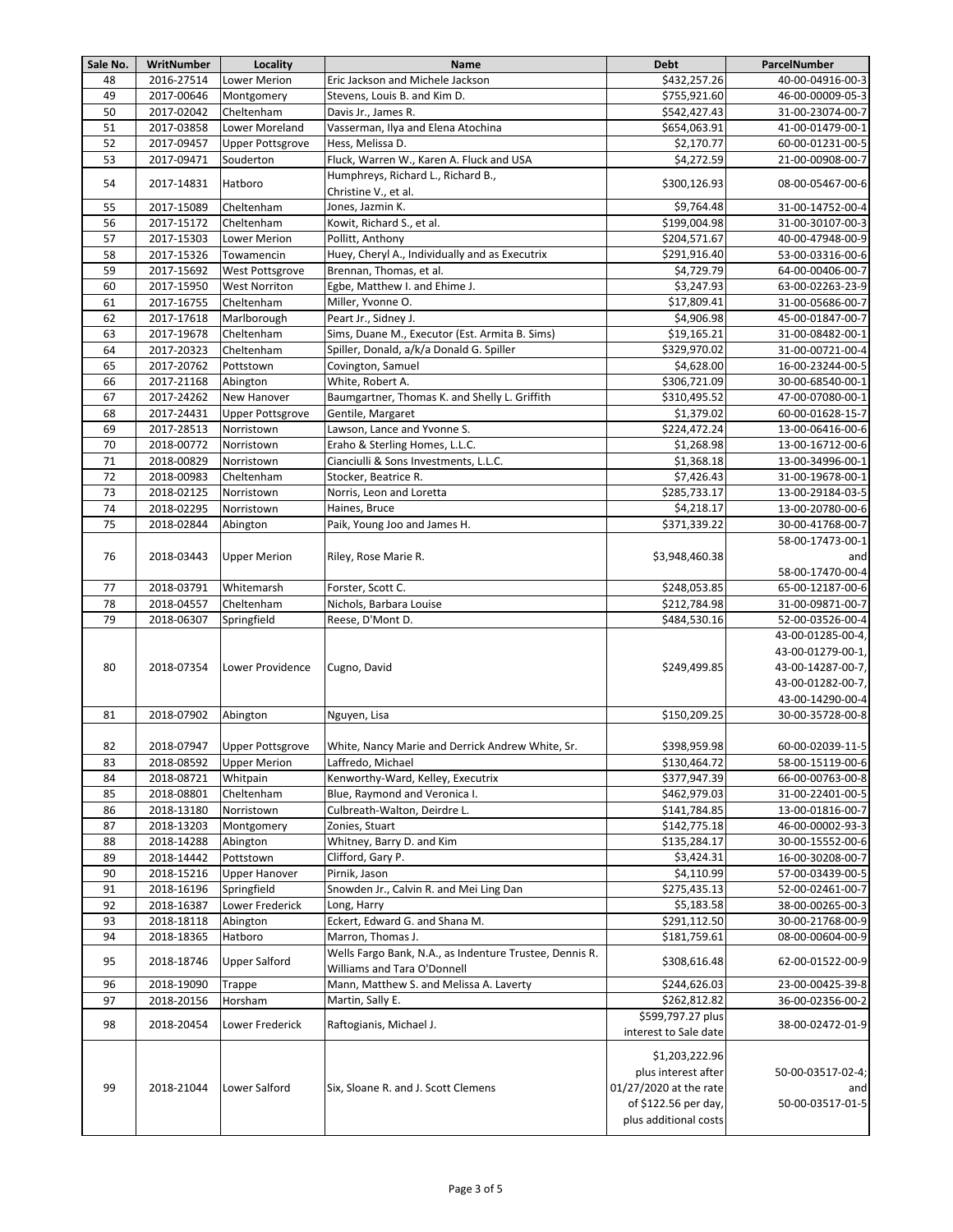| Sale No.   | WritNumber               | Locality                           | Name                                                                      | <b>Debt</b>                                                                                                   | ParcelNumber                         |
|------------|--------------------------|------------------------------------|---------------------------------------------------------------------------|---------------------------------------------------------------------------------------------------------------|--------------------------------------|
| 100        | 2018-21547               | Lower Salford                      | Six, Sloane R., et al.                                                    | \$183,103.30 plus<br>interest after<br>01/27/2020 at the rate<br>of \$12.95 per day, plus<br>additional costs | 50-00-03513-00-1                     |
| 101        | 2018-22163               | Plymouth                           | Nordberg, Nicole M.                                                       | \$128,901.29                                                                                                  | 49-00-07300-00-4                     |
| 102        | 2018-22496               | Pennsburg                          | Moyer, Michael D. and Connie A.                                           | \$207,711.69                                                                                                  | 15-00-00289-00-2                     |
| 103        | 2018-23559               | Pennsburg                          | Hinkle, Aaron                                                             | \$167,692.72                                                                                                  | 15-00-02458-22-7                     |
| 104        | 2018-25976               | <b>Upper Moreland</b>              | Cosentino, Amy E.                                                         | \$235,052.03                                                                                                  | 59-00-06016-00-9                     |
| 105        | 2018-27628               | Norristown                         | Long, Robert R. and Jane T. Vogel                                         | \$31,147.01                                                                                                   | 13-00-10964-00-3                     |
| 106        | 2018-28670               | Lower Merion                       | Robbins, Holly Sue and Michael Edwards                                    | \$1,436,198.35                                                                                                | 40-00-26484-00-8                     |
| 107        | 2018-29035               | Whitemarsh                         | Blackmore, Joseph                                                         | \$331,593.54                                                                                                  | 65-00-02596-00-3                     |
| 108        | 2018-29830               | Franconia                          | Schmidt, Melissa D. and Eleanor I. Forte                                  | \$208,324.80                                                                                                  | 34-00-00293-00-6                     |
| 109        | 2019-00174               | Cheltenham                         | Miller, Calvin and Annette                                                | \$405,977.09                                                                                                  | 31-00-21991-00-1                     |
| 110        | 2019-00619               | <b>Upper Moreland</b>              | Milks, Thomas J. and Corinne Ann                                          | \$111,730.37                                                                                                  | 59-00-19898-95-9                     |
| 111        | 2019-00625               | <b>Upper Dublin</b>                | Creedon, Michael P. and Regina A.                                         | \$566,252.66                                                                                                  | 54-00-13860-52-2                     |
| 112        | 2019-01307               | Abington                           | Oberholzer Jr., Frederick and Denise                                      | \$333,672.75                                                                                                  | 30-00-63896-00-1                     |
| 113        | 2019-01326               | <b>Upper Hanover</b>               | Hazzard III, Thomas C. and Courtney A.                                    | \$281,944.23                                                                                                  | 57-00-01016-60-1                     |
| 114        | 2019-01989               | Pottstown                          | Wright, Moshe D., et al.                                                  | \$75,073.02                                                                                                   | 16-00-02648-00-9                     |
| 115        | 2019-02653               | <b>Upper Providence</b>            | Henshaw, Joseph S. and Barbara A.                                         | \$73,613.01                                                                                                   | 61-00-01010-22-5                     |
| 116        | 2019-03187               | Horsham                            | Deleone, Theodore M.                                                      | \$346,276.83                                                                                                  | 36-00-02602-02-6                     |
| 117        | 2019-03366               | Norristown                         | Rhodes, Deidre Lynn                                                       | \$88,919.97                                                                                                   | 13-00-04188-00-2                     |
| 118        | 2019-04584               | Cheltenham                         | Morris, Rena Alice                                                        | \$45,078.70                                                                                                   | 31-00-27688-00-1                     |
| 119        | 2019-04953               | Cheltenham                         | Petruzzelli, Jonathan M.                                                  | \$93,120.15                                                                                                   | 31-00-04654-00-4                     |
| 120        | 2019-05043               | <b>Upper Providence</b>            | Henshaw, Jsoeph S. and Barbara A. and USA                                 | \$238,839.03                                                                                                  | 61-00-01010-22-5                     |
| 121        | 2019-05166               | <b>Upper Merion</b>                | Estate of Sylvia M. Nardi                                                 | \$277,138.88                                                                                                  | 58-00-06730-00-7                     |
|            |                          |                                    | Rosen, Craig B. and Deborah M. and United States of                       |                                                                                                               |                                      |
| 122<br>123 | 2019-05614<br>2019-05776 | <b>Lower Merion</b>                | America<br>Edith L. Johns, Deceased - Unknown Heirs                       | \$92,278.51<br>\$61,495.21                                                                                    | 40-00-55449-05-9<br>16-00-30436-00-4 |
| 124        | 2019-07257               | Pottstown                          | House, Albert and USA                                                     | \$289,208.72                                                                                                  |                                      |
| 125        | 2019-07421               | Montgomery<br>Horsham              | Garon, Daniel W.                                                          | \$186,006.54                                                                                                  | 46-00-03175-00-1                     |
| 126        | 2019-07825               | Abingt                             | Bradley, Ciante                                                           | \$215,350.17                                                                                                  | 36-00-06604-00-2<br>30-00-54620-00-7 |
| 127        | 2019-07997               | <b>Upper Salford</b>               | Kinonen, Paula J.                                                         | \$100,647.97                                                                                                  | 62-00-00787-00-6                     |
| 128        | 2019-08565               | Lansdale                           | Thompson, Catherine M.                                                    | \$142,202.56                                                                                                  | 11-00-02416-00-3                     |
| 129        | 2019-12387               | Abington                           | Liles, Herbert                                                            | \$245,554.36                                                                                                  | 30-00-57008-00-4                     |
| 130        | 2019-12677               | Lower Moreland                     | Robert Jay Brandes, Executor                                              | \$413,571.12                                                                                                  | 41-00-05293-00-3                     |
| 131        | 2019-12772               | Abington                           | Luber, Justin K. and Danielle                                             | \$193,930.52                                                                                                  | 30-00-21508-00-8                     |
| 132        | 2019-14243               | Norristown                         | Quinn, Christal J.                                                        | \$129,398.27                                                                                                  | 13-00-35140-00-1                     |
| 133        | 2019-14417               | Marlborough                        | Tyson, Linda Barndt, Executrix                                            | \$196,648.05                                                                                                  | 45-00-03295-00-8                     |
| 134        | 2019-16165               | Lower Merion                       | Minissale, Anthony A. and USA                                             | \$437,532.03                                                                                                  | 40-00-29184-00-8                     |
| 135        | 2019-16329               | Collegeville                       | Boccuto, Thomas W. and Jennifer A. McFarland                              | \$268,336.32<br>plus interest to sale<br>date                                                                 | 04-00-00809-10-5                     |
| 136        | 2019-16677               | Abington                           | Szmit, Robert S. and Mary T.                                              | \$218,380.04                                                                                                  | 30-00-66704-00-1                     |
| 137        | 2019-16747               | New Hanover                        | Forsyth, Bruce Leonard                                                    | \$275,161.70                                                                                                  | 47-00-07832-40-1                     |
| 138        | 2019-17693               | Horsham                            | Schuenemann, Paul                                                         | \$243,544.45                                                                                                  | 36-00-11089-00-8                     |
| 139        | 2019-17778               | Whitemarsh                         | Freedenberg, Helen K.                                                     | \$251,577.33                                                                                                  | 65-00-00185-08-3                     |
| 140        | 2019-17870               | <b>West Norriton</b>               | Auriemma, Diane L. and Ferruccio J., et al.                               | \$282,713.65                                                                                                  | 63-00-05519-39-4                     |
| 141<br>142 | 2019-18234<br>2019-18256 | <b>East Norriton</b><br>Norristown | Peciaro, Michael D. and Beth A.<br>Weldon, Bradley                        | \$112,177.65<br>\$81,688.81<br>plus interest to Sale<br>date                                                  | 33-00-08677-00-2<br>13-00-00384-00-8 |
| 143        | 2019-18309               | <b>Upper Dublin</b>                | Burnetta Jr., Thomas E.                                                   | \$67,203.46                                                                                                   | 54-00-02380-10-4                     |
| 144        | 2019-18434               | <b>Upper Merion</b>                | Kolea Jr., John and Stephanie                                             | \$359,761.70                                                                                                  | 58-00-18969-31-3                     |
| 145        | 2019-18677               | <b>Upper Moreland</b>              | Mims, Nicholas                                                            | \$119,651.97<br>plus interest to Sale<br>date                                                                 | 59-00-01585-00-3                     |
| 146        | 2019-18828               | Lower Gwynedd                      | Wagner Jr., Jerry H. and Ann E.                                           | \$175,188.38                                                                                                  | 39-00-00728-34-9                     |
| 147        | 2019-19461               | Cheltenham                         | Lyndsay M. Morgan a/k/a Lyndsey M. Morgan, in Her<br>Capacity as Executor | \$209,539.88                                                                                                  | 31-00-30106-21-1                     |
| 148        | 2019-19528               | Royersford                         | Pukowsky, Alison                                                          | \$282,489.41                                                                                                  | 19-00-00584-00-9                     |
| 149        | 2019-20038               | <b>West Norriton</b>               | Gardy, Suzanne and Simon J.                                               | \$225,788.88                                                                                                  | 63-00-03289-00-5                     |
| 150        | 2019-20336               | Hatfield                           | Boyle, John F.                                                            | \$374,010.41                                                                                                  | 35-00-02284-00-3                     |
| 151        | 2019-20389               | Bridgeport                         | Salle, Christopher E. and Jennifer A.                                     | \$121,419.76                                                                                                  | 02-00-04584-00-4                     |
| 152        | 2019-20675               | <b>Upper Merion</b>                | Nason, Theodore and Giang Pham                                            | \$350,976.66                                                                                                  | 58-00-04870-06-7                     |
| 153        | 2019-20698               | <b>West Norriton</b>               | Obermiller, Joseph                                                        | \$70,074.29                                                                                                   | 63-00-00881-19-9                     |
| 154        | 2019-20780               | <b>Upper Providence</b>            | Rankin, Maria A.                                                          | \$549,503.89                                                                                                  | 61-00-00723-00-1                     |
| 155        | 2019-21475               | <b>Upper Providence</b>            | Beatty, Kenneth and Loretta                                               | \$207,185.44                                                                                                  | 61-00-01660-16-9                     |